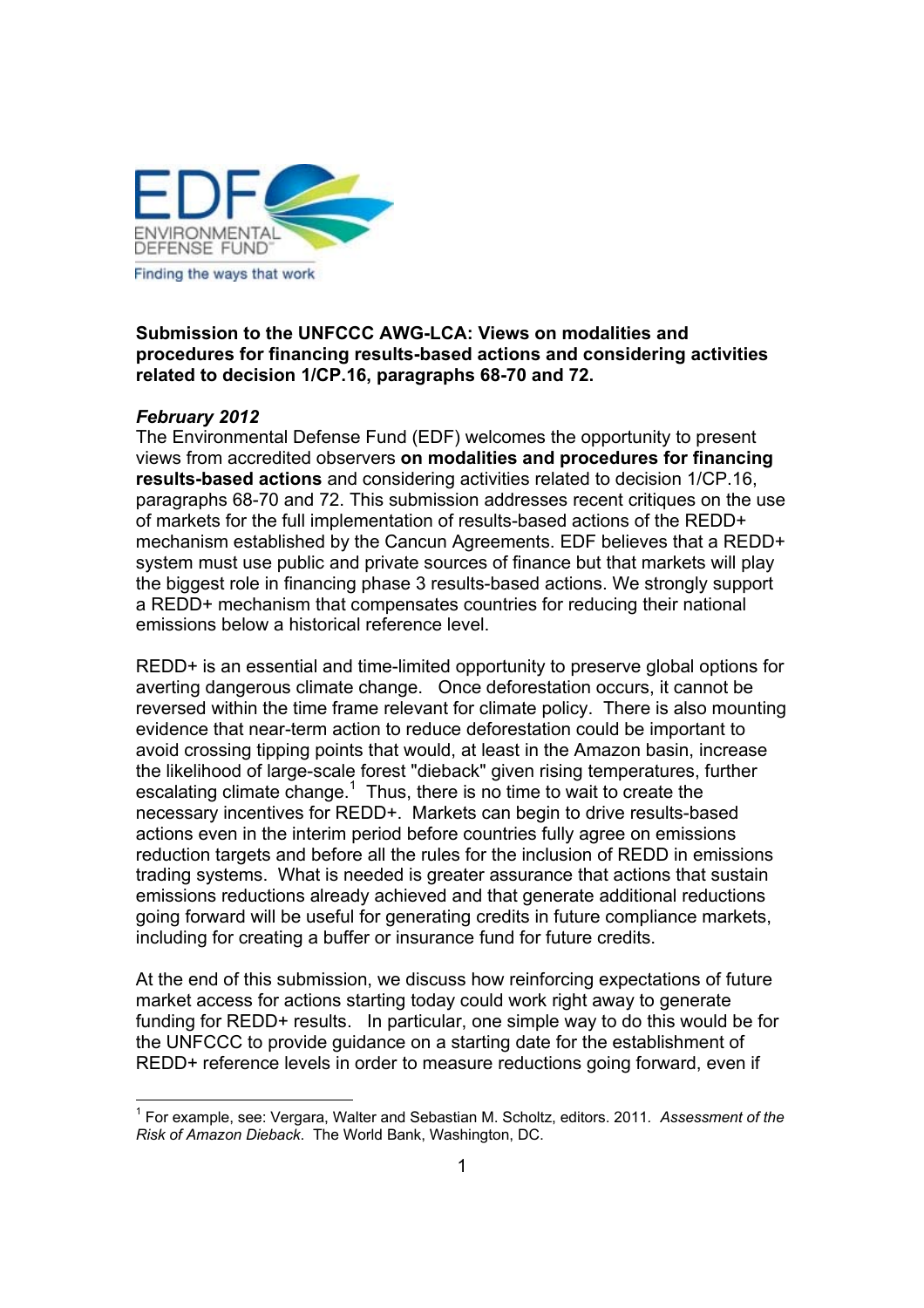further criteria are still to be developed. This date should be set as soon as possible to create incentives for immediate action and ideally be a date in the recent past. A date in the recent past would avoid creating perverse incentives to game reference levels by increasing future deforestation. It would also avoid penalizing regions that have already undertaken ambitious early efforts to reduce deforestation, particularly since the 13<sup>th</sup> Conference of the Parties to the UNFCCC in Bali on December, 2007.

## **The Munden Critique-a project-level approach to REDD+**

In 2011, the Ford Foundation commissioned a report that would examine REDD+ from a market perspective. The Munden Project is a private company with experience in derivatives trading platforms and commodities markets. Their comprehensive, market-oriented critique of forest carbon concluded that marketbased REDD+ would not achieve REDD+ís stated goals for development and the environment, and that forest carbon would not be an asset class suitable for trading.

The Munden critique raised a number of concerns that follow from the understandable, yet we argue, erroneous presupposition that a future REDD+ compliance market-whether under the UNFCCC, or a national or regional cap and trade system, such as the EU ETS or California would resemble current voluntary market forest carbon transactions. The Munden critique brings the important perspective of commodities and derivatives traders to the REDD+ debate, raising a series of new issues. Starting from the premise that the goal of REDD+ is not only to reduce emissions, but to generate development benefits for "countries, communities and biodiversity," the Munden critique asks whether trading forest carbon can meet these goals. It answers "no" because:

- 1. Over-the-counter (OTC) REDD+ trading misallocates resources;
- 2. Intermediaries rather than producers benefit from commodities markets, and because of REDD+'s global scale it will give centralized buyers monopsony power, defeating development objectives;
- 3. Forest carbon is poorly defined and scientifically unreliable, and thus unacceptably risky, and;
- 4. Consequently trading forest carbon as a commodity will either not work at all, or result in a substandard, risky market.

**EDF believes that, rather than an argument against future market-based REDD+ financing, the Munden critique makes a powerful case for the further development of jurisdictional-level REDD+ systems, such as those that EDF advocates, rather than a project-by-project approach that represents current voluntary market mechanisms.** 

#### **EDFís REDD+ vision-Jurisdictional level systems**

EDF believes that jurisdictional-level (national or state) REDD+ will, in the event that a compliance market for REDD+ should ever exist, not resemble current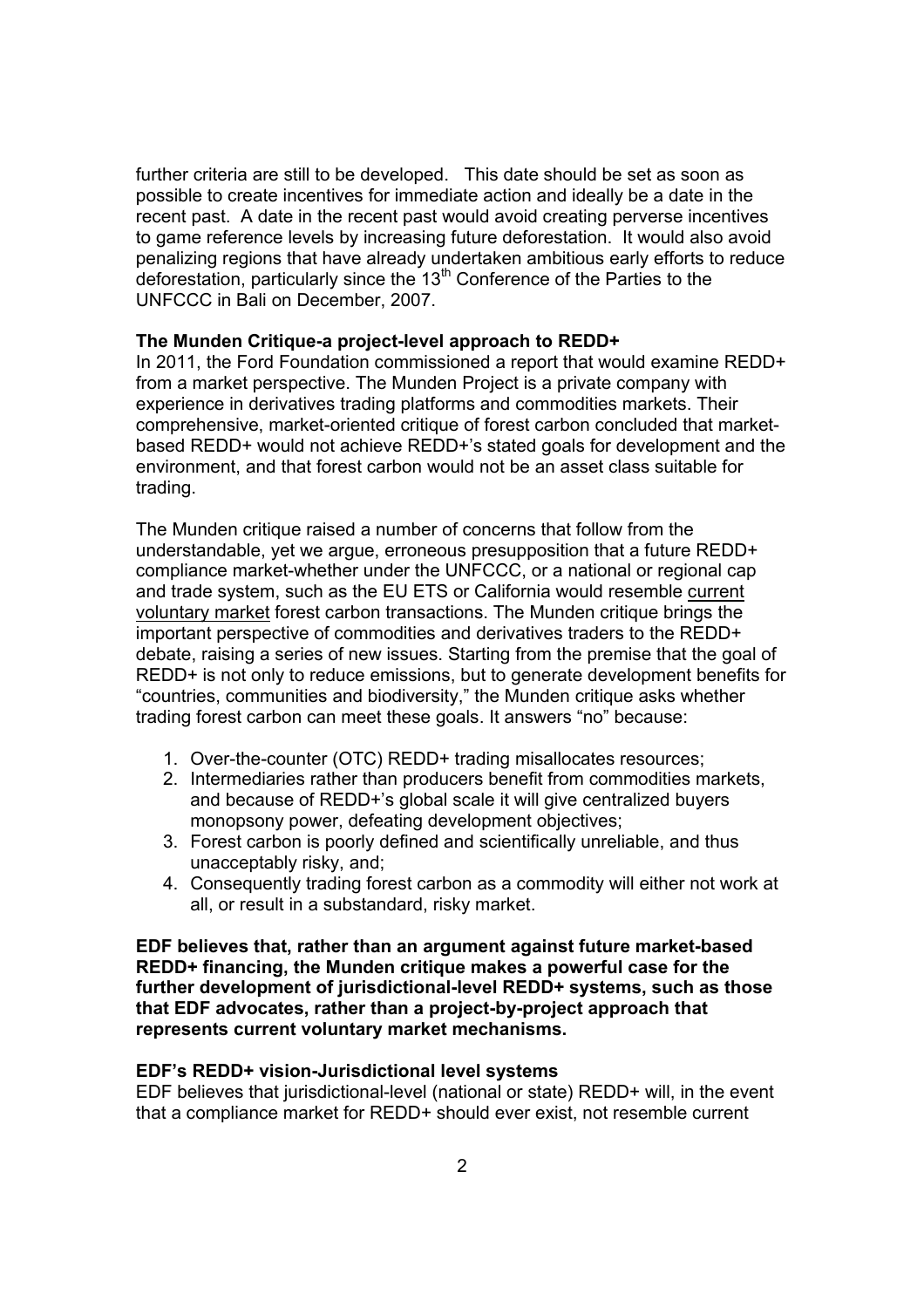voluntary market transactions and consequently not be subject to the problems the Munden critique identifies. The Munden critique thus makes a powerful case for the further development of transparent jurisdictional-level REDD+ systems, in which "nested" REDD projects are one, but not the only, approach to achieving large-scale reductions in deforestation with additional environmental and development benefits. These types of jurisdictional and national REDD+ systems are exactly those that EDF supports, and we encourage the UNFCCC to follow this model and avoid the substantial problems that have arisen from standard voluntary market, project-based approaches.

### **Jurisdictional REDD+ in compliance markets**

The concerns outlined in the Munden critique are valid and the conclusions follow from its premises. If, however, a compliance REDD+ market more closely resembles emerging policy architecture in the jurisdictions that have had the most success in reducing deforestation, particularly in Brazil and some Amazon states, and which is consistent with policy guidelines in the UNFCCC, California and proposed U.S. legislation, a markedly different picture emerges.

If jurisdictional REDD+ is the model for REDD+ in compliance markets rather than stand-alone projects, the answer to whether this model can reduce emissions and provide development benefits is "yes" for the following reasons:

- 1. Appropriate measurement standards are likely to be agreed upon in compliance settings and economies of scale will reduce measurement costs and uncertainties when monitoring is performed over large areas;
- 2. There are also economies of scale in terms of quantifying and managing risk as well as enforcing contracts;
- 3. Jurisdictional programs will thus have lower transaction costs per unit than stand-alone projects, as well as larger volumes of credits;
- 4. Regulated entities could purchase reductions directly from REDD+ programs or authorized project developers and such trades could clear on transparent and low-cost central exchanges;
- 5. Forest communities or farmers would not need to deal directly with carbon markets or private intermediaries.

First, the issues of the scientific measurement and verifiability of forest carbon identified by the Munden critique as central to the inadequacy of carbon markets to meeting REDD goals appear in a very different light. The Munden critique correctly points out that existing policy statements (UN REDD, UNFCCC) on REDD+ monitoring, reporting, and verification (MRV) are vague and often inconsistent. But it fails to note that the remote sensing science community at the forefront of developing and using new technologies to measure emissions from tropical deforestation and degradation has long maintained that existing, operational technologies and methods are adequate to accurately quantify forest carbon and emissions from deforestation and degradation.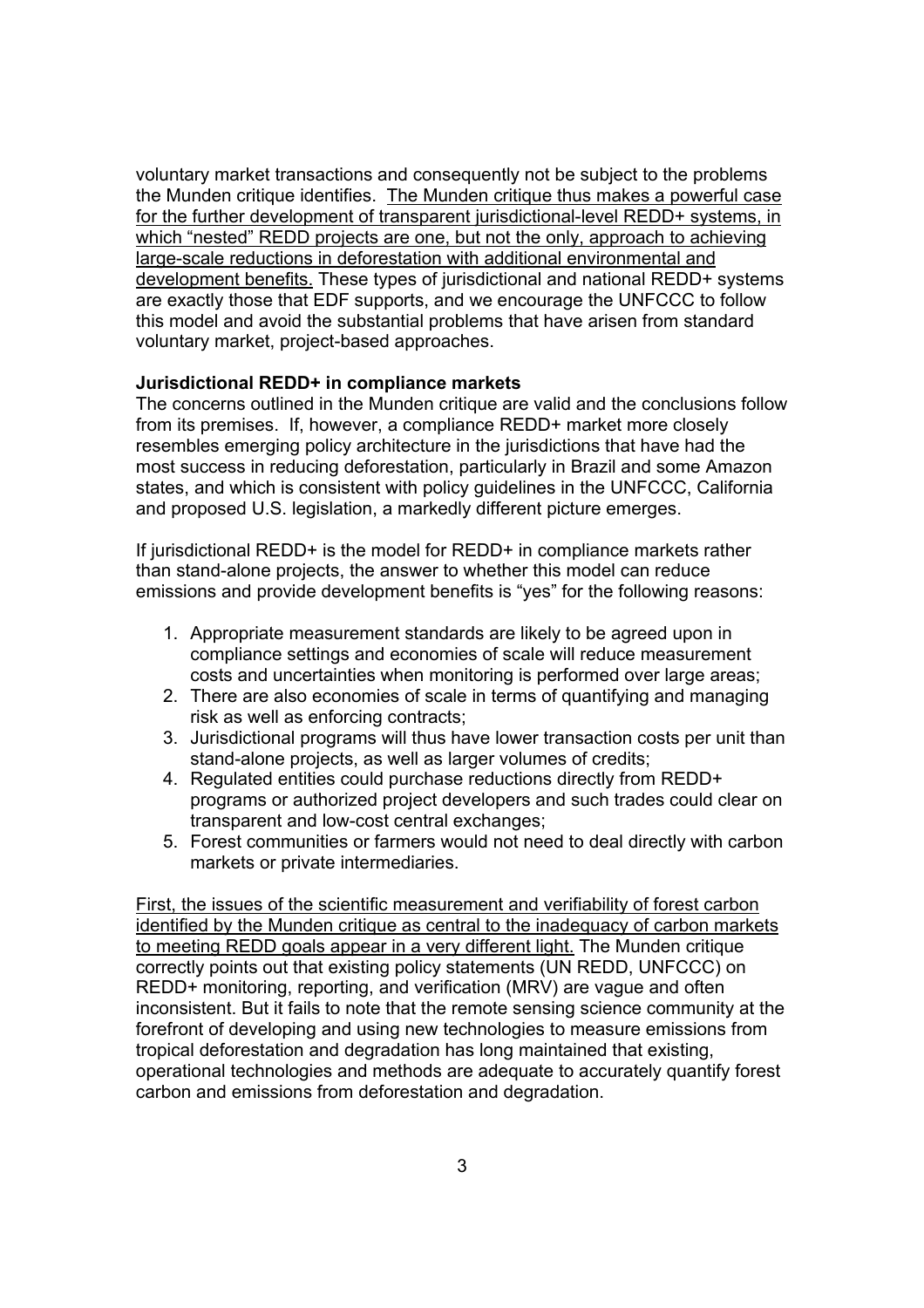Capacity to operate these technologies is also being established in various developing countries. In fact, the issue at the international level is agreeing on standards, not the scientific verifiability of the emissions. Appropriate standards are likely to emerge in the context of compliance markets. Once these standards are agreed upon, moreover, measurement uncertainties will be greatly reduced when measurements are aggregated across large jurisdictional scales such that errors at particular locations cancel each other out.

The Munden critique also fails to appreciate that the two current standards used in forest carbon accounting under the UNFCCC framework are designed to conservatively estimate forest carbon stocks, providing both certainty and flexibility. The flexibility available from two "equally valid" approaches supports certainty in the market, rather than uncertainty, because countries can choose the method that is best suited to their own data, and there is an incentive for them to be conservative, within the range of precision and accuracy allowed by the models. The fact that countries have two options in choosing standards does not inhibit the application of an "algorithm" approach to accounting, just as it does not hinder accounting in firms, which can choose to account for capital gains and losses using a first-in-first-out approach or an average cost basis approach. Both are equally valid and all accounting procedures are capable of accepting either approach.

The ability of the dual standards to improve accounting was recently demonstrated when Russia changed from one methodology to the other, after an international review of its 2008 inventory. Estimating emissions from wildfires proved problematic for Russian accounting and created a great deal of volatility in estimated emissions from year to year. By changing methodologies, Russia was better able to quantify the physical asset of its forest carbon, improving the certainty of its accounting. The change reduced the interannual variability in the Russian accounts, giving a clearer signal to potential investors. The same effect would likely hold true for other national accounting approaches. Because clear, conservative safeguards are already in place for national inventories (through IPCC Good Practice Guidance), the option to choose from two different accounting approaches is an element that should reduce investment risk, rather than increase it (as the Munden critique claims). The Good Practice Guidance is structured to facilitate the kind of "algorithm" approach that Munden advocates, through decision trees, specialized equations, and clear rules for implementing accounting procedures. The Report seems to be unaware of these standards and how they may be applied to REDD+.

Furthermore, our ability to measure forest carbon is becoming increasingly accurate and sophisticated. Figure 1, compiled by a leading remote sensing scientist for California regulators' discussions on REDD+, based on currently operational technologies, is consistent with peer-reviewed literature and the views of the community on the reliability of best available operational technologies.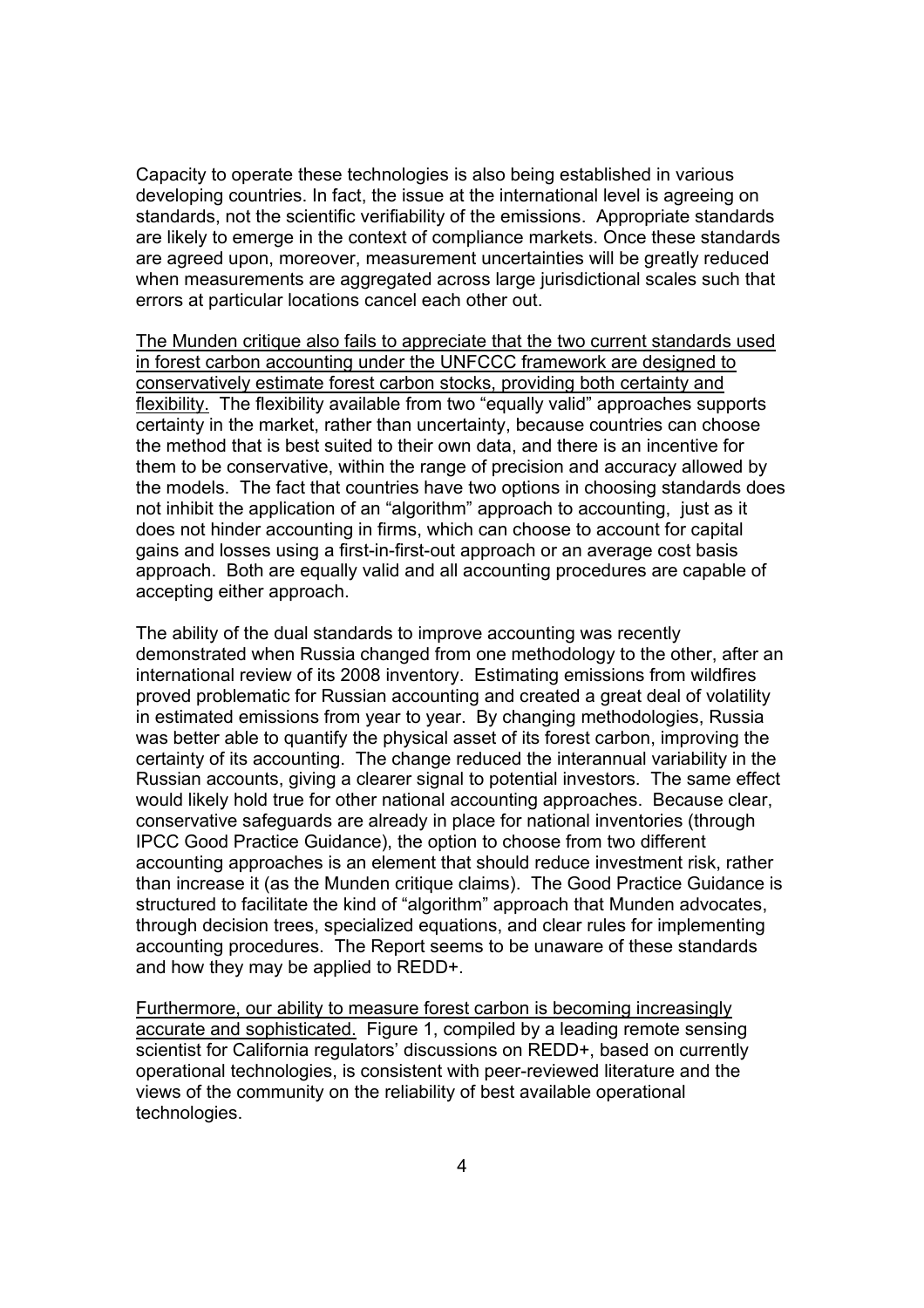Figure 1-current operation technologies and associated uncertainty

| Optimal Technologies              | Applicable Scale* | Uncertainty |
|-----------------------------------|-------------------|-------------|
| Satellite optical or radar        | Jurisdictional    | $< 5\%$     |
| Satellite optical; Airborne lidar | Jurisdictional    | < 10%       |
| Satellite optical or radar        | Jurisdictional    | $< 5\%$     |
| Satellite optical or radar        | Jurisdictional    | $< 5\%$     |
| Airborne lidar; plot inventory    | Project           | < 20%       |
|                                   |                   |             |
|                                   |                   |             |

For example, Saatchi, Houghton *et al*., (2007) published an analysis of aboveground live biomass for the Amazon basin using optical and microwave remote sensing data and statistical analysis of the relationship of basin-wide plot samples to vegetation types, with an uncertainty of  $\pm 20\%$ . It is likely that the first jurisdictional REDD+ transactions will lead standards development, and the first movers will have strong incentives to make these transactions transparent and credible. While both REDD+ buyers and sellers can, in principle, be said to have an interest in having more rather than less tons to trade, ultimately the regulators of compliance markets will decide what counts. The level of public scrutiny focused on this issue, and potential buyers' concerns with reputational risk reduce the likelihood of adopting slipshod standards.

Jurisdictional REDD+ also has implications for the risks of monopsony and misallocation of resources the critique raises. There are also important economies of scale that will reduce measurement costs when monitoring is performed over large areas rather than on a project-by-project basis. Low-cost measurement will reduce the need to rely on intermediaries for measuring carbon at a project scale, which Munden warns would be a major expense and divert funds from the intended recipients.

Once a jurisdictional REDD+ program is recognized by compliance market regulators and/or independent third-party verifiers, such programs can sell directly to regulated entities. They could use a variety of policy levers to affect deforestation rates internally. Allocating credits to projects nested within the jurisdiction is only one option that could complement  $-$  but not substitute for  $$ other approaches. Forest communities or farmers would not need to deal directly with carbon markets. This would solve the mismatched counterparty issue identified by Munden.

Rather than being forced by monopsonist aggregators to assume high project costs, jurisdictional programs will also have much lower transaction costs per unit than stand-alone projects, as well as large volumes of credits. Ultimately, regulatory decisions will determine the relative weight of primary and secondary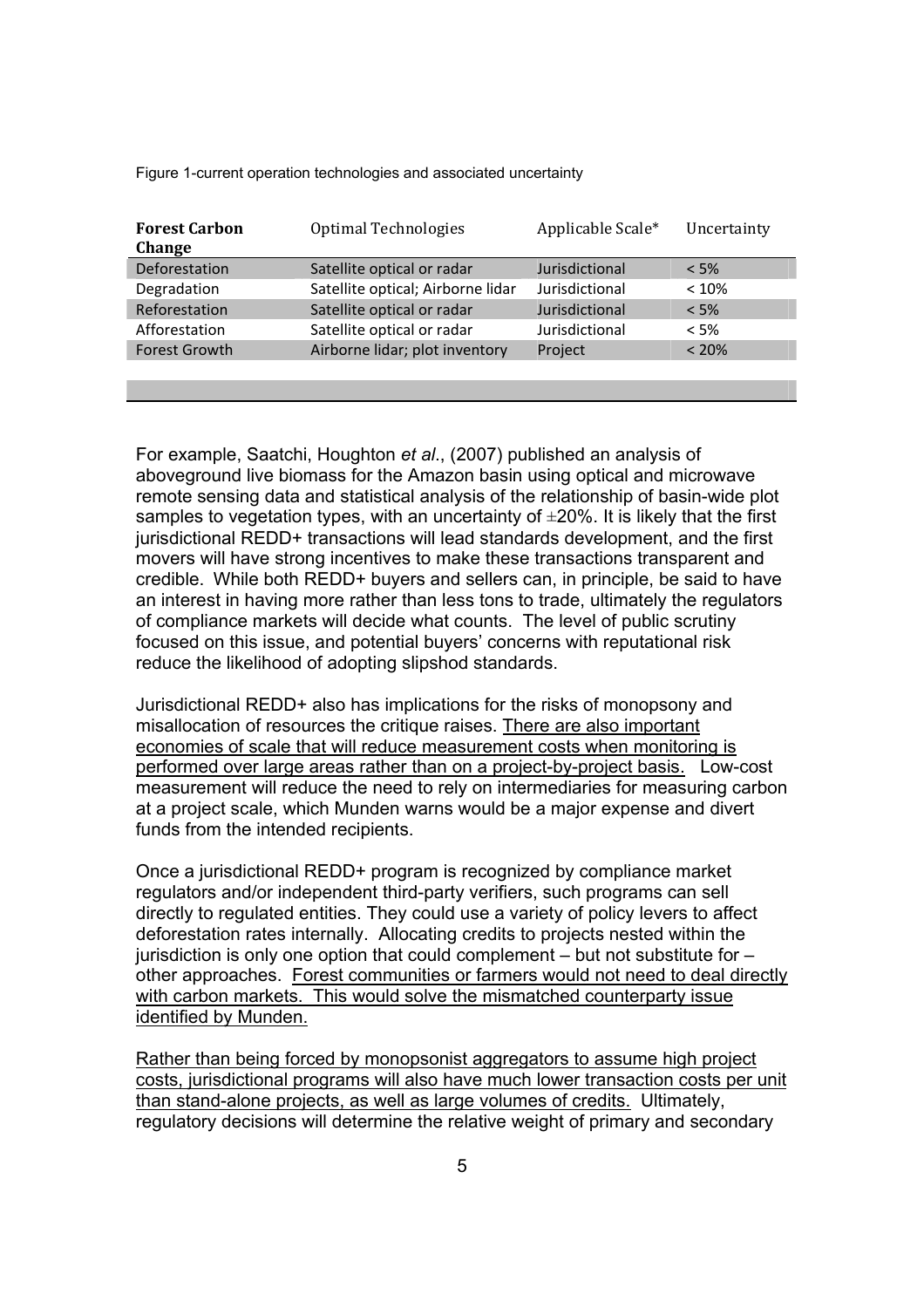markets. California, possibly the first market that will include REDD+, has already settled on the principle of "buyer liability" for all offsets. This means that the buyer of an offset would be liable for reversals. Many observers hold that this requirement alone will eliminate the secondary market, since brokers will be unwilling to assume the risk, and will thus reduce liquidity. If, however, regulated entities see jurisdictional REDD+ as a credible, reliable means of controlling their compliance costs, they may purchase reductions directly from REDD+ programs or authorized project developers. Such trades could clear on transparent and low-cost central exchanges. This would be exactly the same as allowances in other emissions trading systems operating today, rather than through more expensive over-the-counter transactions as Munden indicates would be needed in the event of project level activities.

There are also important economies of scale in terms of quantifying and managing risks that will reduce costs and help solve the mismatched counterparties problem raised in Munden critique. Costs will be lower when risks of forest fires, for example, can be pooled over large regions, rather than requiring each project to insure against such risks independently. Jurisdictional programs may also be eligible for multilateral default protections, which as Munden points out projects would not.

A critical element of the jurisdictional approach to REDD+ is the ability of jurisdictions to enforce legal contracts within their own systems. This gives recourse to both buyers and sellers through established legal systems, obviating the need for complicated oversight systems and improving investor confidence. This ability is currently lacking in the project-oriented approach of the CDM and has required the UNFCCC to construct its own oversight system for the CDM. This process has proven costly, cumbersome, inefficient, overly restrictive  $-$  and it has failed to inspire the desired level of confidence among investors. In contrast, a jurisdictional approach brings REDD+ into existing legal frameworks, which have their own track record of enforcement for investors to judge.

Finally, the existing capacity, expertise, and administrative structures in jurisdictions create a natural framework in which REDD+ activities can aggregate themselves. Currently, project-oriented approaches create the burden on each project (or project aggregator) to develop these capacities "from scratch", increasing their internal transaction costs and diverting resources away from the goals of the project itself: to protect forests. Jurisdictional approaches can reduce or prevent the need for projects to create these redundant and costly structures. The fact that jurisdictions already have an established history of performance beyond REDD+ is an added bonus, because it gives investors a record upon which to evaluate the credibility of these institutions for delivering on commitments. Such judgments will undoubtedly lead investors initially to prefer jurisdictions that have clear tenure, strong community-driven approaches, and the capacity to use technology effectively, but as these jurisdictions prove themselves, investors will grow increasingly confident that less-well-equipped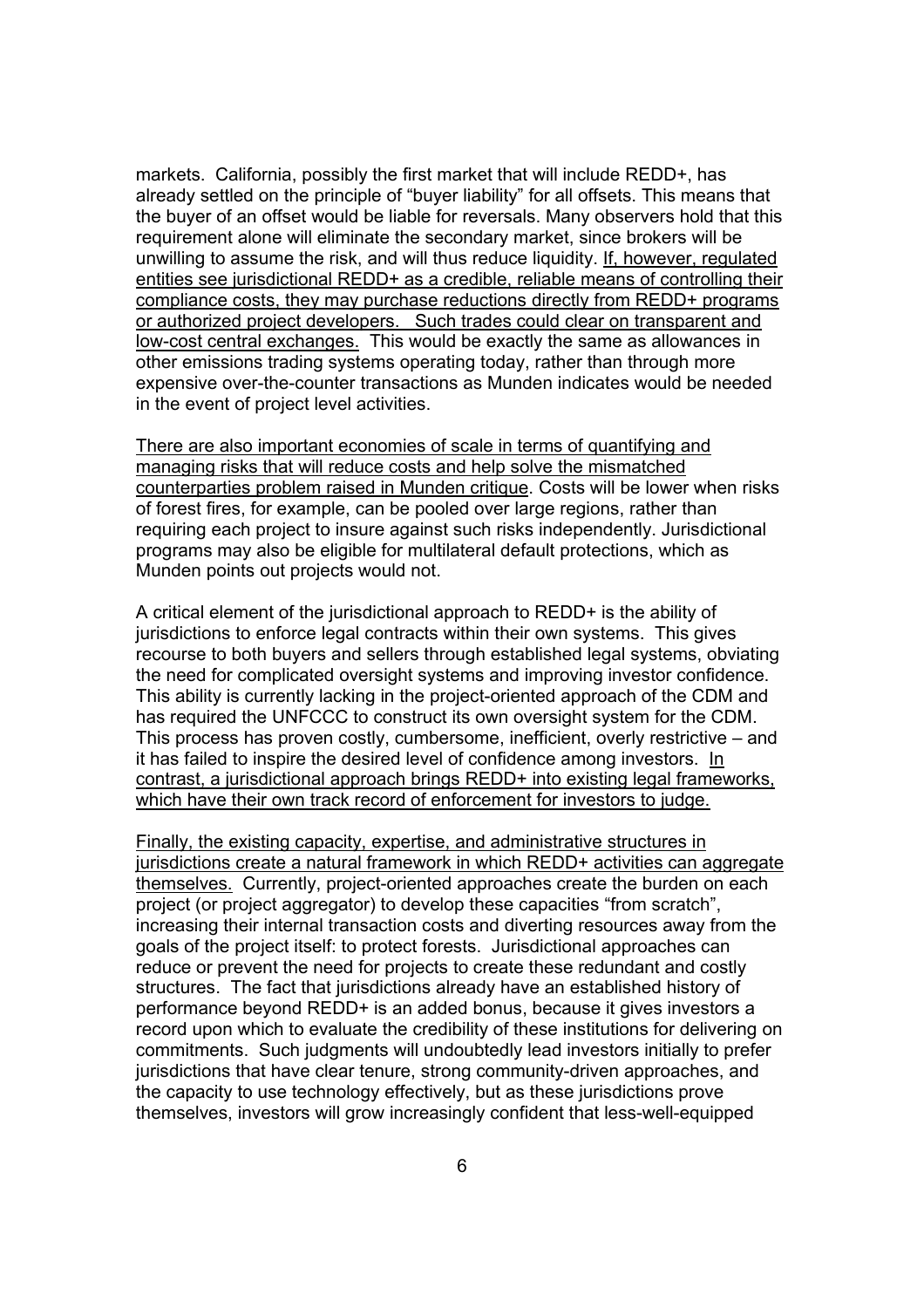jurisdictions can also deliver, if provided with sufficient resources. This will also stimulate jurisdictions that lack capacity to address the problems that are creating barriers to investment, leading them to make improvements in their own capacities in order to attract REDD+ investment. This can only benefit the stakeholders who want to see REDD+ succeed, as has already been demonstrated in Brazil.

# **Opportunities for future compliance markets to drive prompt action on REDD+**

Economic modeling of carbon markets indicates that, if future limits on emissions are credible and anticipated, tightening limits on emissions over time can drive significant mitigation over the coming decades in excess of near term commitments. This occurs if rational market actors can "carry over" or "bank" excess reductions for use in complying with future targets and this is especially important in the case of avoiding deforestation where much of the opportunity occurs over the near to medium term.

The UNFCCC can start incentivizing immediate actions if it helps to make clear that actions undertaken immediately that sustain and deepen reductions in deforestation and other REDD+ activities will be recognized for future resultsbased financing, even if many of the specific details are still to be determined. One simple way to do this, for example, would be for the UNFCCC to provide guidance on a starting date as of which REDD+ reference levels will be used to measure reductions going forward, even if further criteria are still to be developed. This date should be as soon as possible to create incentives for immediate action and ideally be a date in the recent past. A date in the recent past would avoid creating perverse incentives to game reference levels by increasing future deforestation and avoid penalizing regions that have already undertaken ambitious early efforts to reduce deforestation, particularly since the 13<sup>th</sup> Conference of the Parties to the UNFCCC in Bali on December, 2007.

The UNFCCC could indicate that reductions as of this date will be recognized directly in future markets and/or for the purpose of establishing a "buffer reserve" that could be used to insure the integrity and permanence of future reductions credited in a market setting. Helping to establish such an insurance buffer or reserve or reductions would increase confidence in the future market value of REDD+ actions.

In addition, providing greater confidence and clarity that current and future REDD+ activities will be eligible for compensation in future markets could generate interim funding immediately for countries and regions willing to forward sell reductions or to offer investors the opportunity to reserve reductions, with the option to buy them at a future date. This can be thought of as a "rental with an option to buy" rather than an immediate purchase. While no one is likely to buy any type of carbon credit for \$30 or \$50 per ton of  $CO<sub>2</sub>$  today, potential regulatory